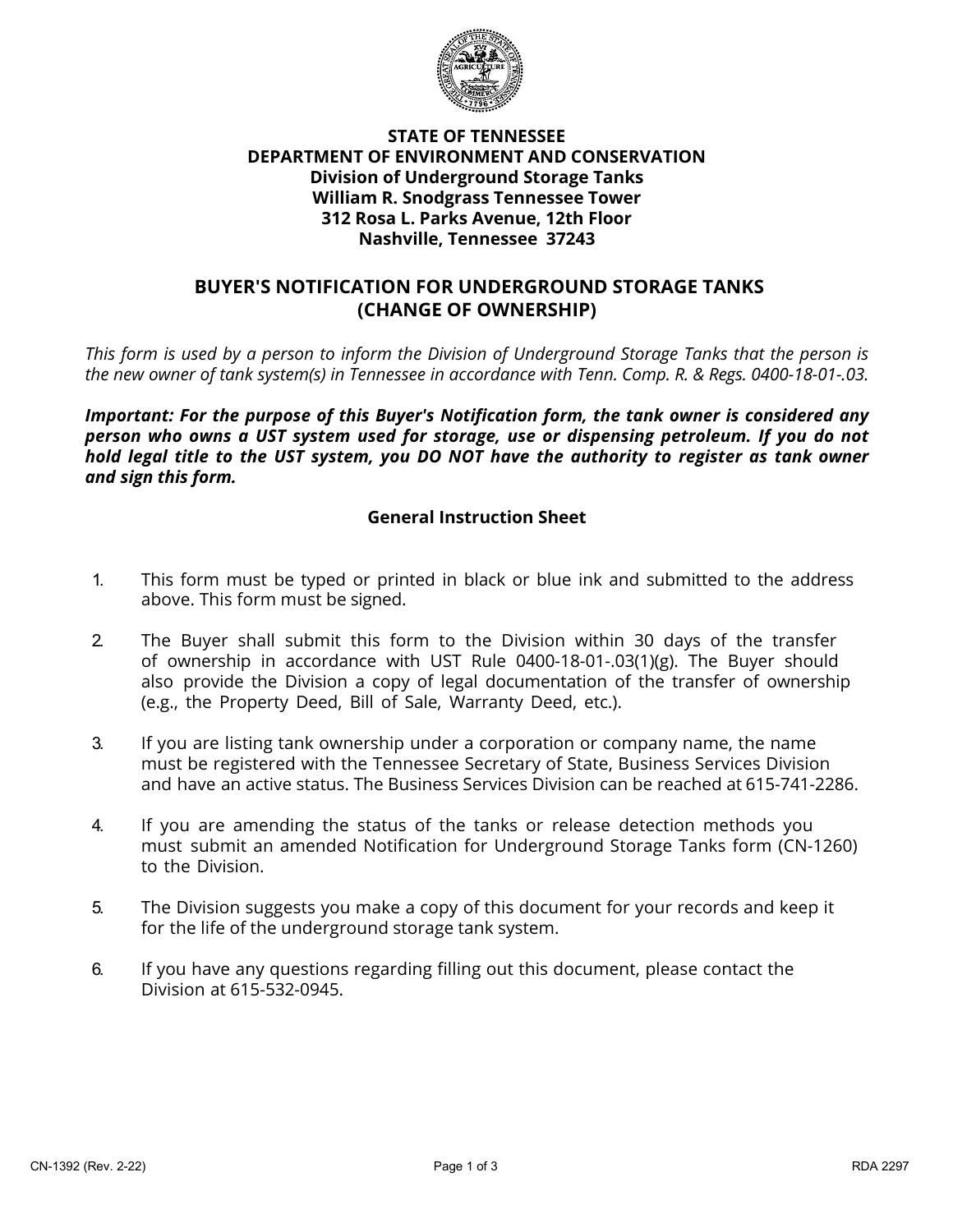

Received

Entered

Staff Initials\_\_\_\_\_\_

#### **STATE OF TENNESSEE DEPARTMENT OF ENVIRONMENT ANDCONSERVATION Division of Underground Storage Tanks William R. Snodgrass Tennessee Tower 312 Rosa L. Parks Avenue, 12th Floor Nashville, Tennessee 37243**

# **BUYER'S NOTIFICATION FOR UNDERGROUND STORAGE TANKS**

| <b>FACILITY INFORMATION</b>                                                                                             |             |                                                   |                       |           |         |  |        |                                                             |
|-------------------------------------------------------------------------------------------------------------------------|-------------|---------------------------------------------------|-----------------------|-----------|---------|--|--------|-------------------------------------------------------------|
| Facility ID:                                                                                                            |             |                                                   |                       |           |         |  |        |                                                             |
| Facility Name:                                                                                                          |             |                                                   |                       |           |         |  |        |                                                             |
| Address:                                                                                                                |             |                                                   |                       |           |         |  |        |                                                             |
| City:                                                                                                                   |             |                                                   |                       | Zip Code: |         |  | State: |                                                             |
| County:                                                                                                                 |             |                                                   | Phone Number:         |           |         |  |        |                                                             |
| <b>BUYER'S INFORMATION</b>                                                                                              |             |                                                   |                       |           |         |  |        |                                                             |
| Owner ID Number:                                                                                                        |             |                                                   |                       |           |         |  |        |                                                             |
| First and Last Name or Corporate Name:                                                                                  |             |                                                   |                       |           |         |  |        |                                                             |
| <b>Mailing Address:</b>                                                                                                 |             |                                                   |                       |           |         |  |        |                                                             |
| City:                                                                                                                   |             |                                                   |                       | Zip Code: |         |  | State: |                                                             |
| County:                                                                                                                 |             |                                                   | Phone Number:         |           |         |  |        |                                                             |
| Date UST(s) were bought or acquired:                                                                                    |             |                                                   |                       |           | E-mail: |  |        |                                                             |
| <b>FINANCIAL RESPONSIBILITY</b>                                                                                         |             |                                                   |                       |           |         |  |        |                                                             |
| I have met financial responsibility requirements in accordance with 40 C.F.R. § 280Subpart H $\bigcap$ Yes $\bigcap$ No |             |                                                   |                       |           |         |  |        |                                                             |
|                                                                                                                         | State Funds | Self Insurance                                    | <b>Financial Test</b> |           |         |  |        | $\bigcirc$ Guarantee $\bigcirc$ Commercial Insurance        |
| ◯ Surety Bond                                                                                                           |             | $\bigcirc$ Letter of Credit $\bigcirc$ Trust Fund |                       |           |         |  |        | $\bigcirc$ Bond Rating Test $\bigcirc$ Risk Retention Group |